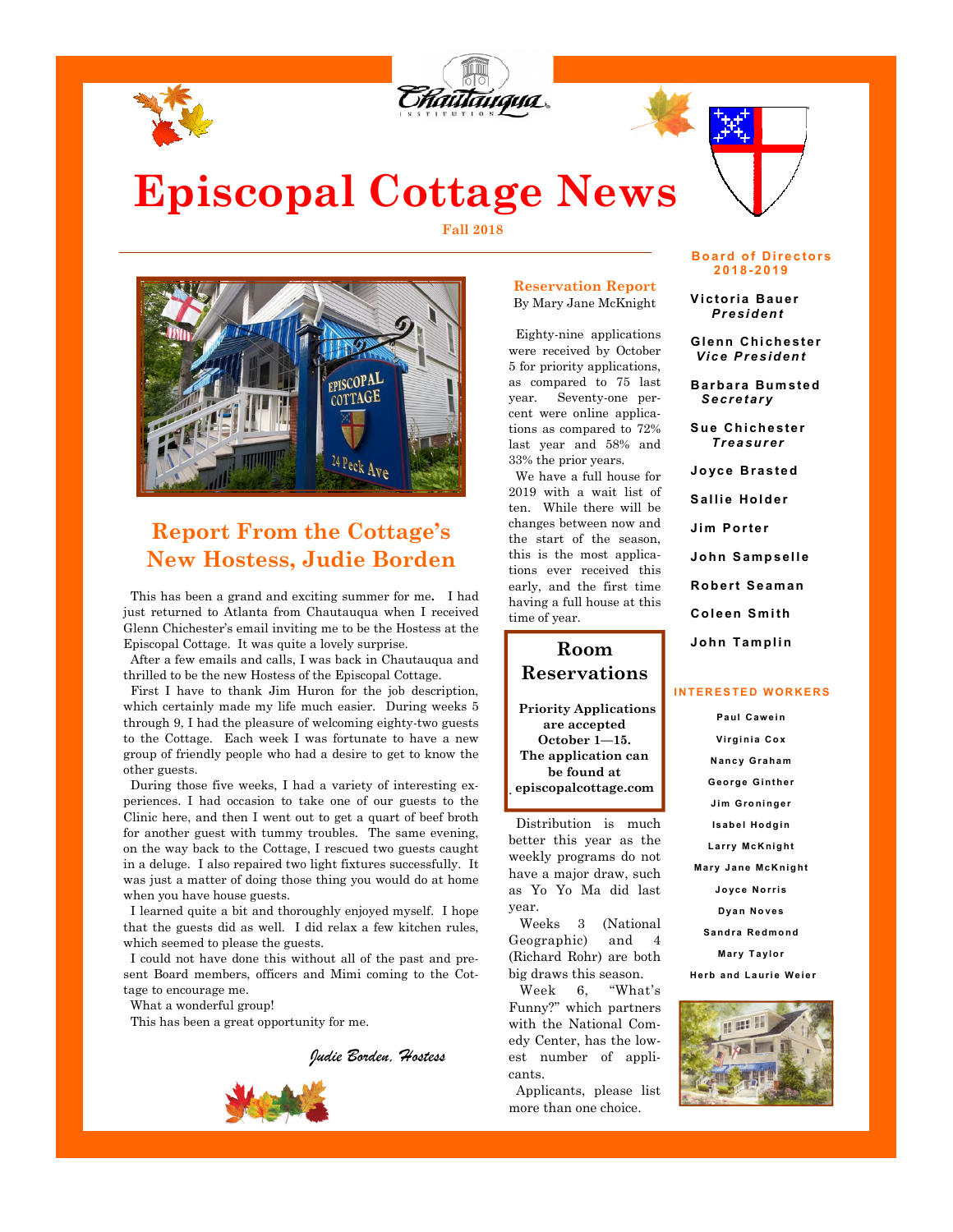#### **A Message from the President**





Dear Friends,

The Board and

some friends just completed a busy **Victoria Bauer**

and fruitful weekend readying the Cottage for winter and determining some changes to the porch and living room. Wait till you see. My job is delightful when working with this enthusiastic, fun loving group that looks after the Cottage so lovingly.

 Chautauqua out of season takes on a different tenor. All the frenetic busyness of summer is gone. Walks around the grounds are calm, even contemplative. In the fall there are the colors of mums and pumpkins in addition to the trees changing. In the spring there is the promise of new gardens in bulbs popping up.

 The Cottage is available for retreats, meetings and bridal parties both after the season until early October and again in the spring from late April until early June. (Yes, it has heat.) An ECW group holds a retreat every fall. We have had family reunions, family attending a wedding, and a special interest group who just want a quiet time away.

 There is plenty to do beyond the Institution as well. The new Comedy Center in Jamestown is a great way to spend a rainy afternoon. The Robert H. Jackson Center presents thought provoking programs focused on legal issues. The Roger Tory Peterson Institute always has interesting shows of natural history. And there is plenty of hiking in the Chautauqua gorge and Panama Rocks. Then there's opportunity to wet your whistle at one of the local breweries or wineries.

 The best part is that it is affordable. There is room for up to 18 people overnight @\$25.00/person/night plus a cleaning fee of \$88.00. For just a day rental, it is \$100 for up to 35 people. If you need a Chautauqua "refresher" the chance to finish some of the reading started during the season. Or, for a chance to get a jump on the upcoming season, consider an out of season stay at the Cottage.

#### **Building and Grounds Receive Improvements**  By Glenn Chichester

 The Cottage is structurally stable. The roof replacement will be the next major expense. Hostess Judie Borden and I have discussed creative ways to improve storage and make it more efficient in the kitchen pantry.

 Jim Porter has made suggestions for improving the basement guest area, which include increasing the food reparation area and adding another microwave.

 A new ceramic tile floor was installed in the host apartment, and the bedroom door was enlarged to an open archway to allow for more light and ventilation in the bedroom area. Hand showers will installed in all of the remaining bathrooms.

 During the summer the gutters clogged and created a water issue in the basement. It was determined that Skyline Construction the did not clean the gutters in May as requested. When Mayshark Construction came to clean them, they noticed a potential roof/chimney water leak issue. They will be sending photos of the issue along with suggested repairs.

 The fire alarm call list, which had not been updated for years, is now updated with Allied Alarm and will be addressed yearly.

 In addition to the normal closure, we will put driveway stakes along the curbs in an effort to prevent future stair rail damage. I am currently conceptualizing a plan for Christmas lights for the Cottage. Chautauqua has initiated many pre-Christmas activities, and Christmas lights would give the Cottage more of a presence during the dark winter evenings.

#### **K** In Memoriam **Charles A. Buss**

 Cottage Board Member, Charlie Buss, entered into eternal life on September 6, in Cleveland, Ohio. He received his undergraduate degree from Yale and his law degree from University of Michigan.

 He was a hard-working member of the Cottage Board of Directors and gave selflessly of his time and talent.

 He is survived by his wife, Kerrin, their children, grandchildren and a great-granddaughter.

*Requiescat in Pace* 



#### **Treasurer's Report**  By Susan Chichester

 The 2018 Fiscal Year was not without challenges but finished better than expected on many fronts. All revenue areas were on plan due to a 100% occupancy rate with the exception for contributions.. Surprisingly, contributions exceeded plan in a year of no special contribution requests other than our bi-annual newsletter and the stewardship appeal by our new host, Judie Borden.

 On the expense side, most areas are consistent with the plan with the exception of cleaning/porter, Host payment (Love Gift line item) and communications. Mimi Forsell's cleaning service received a much needed and earned increase. The stipend for the new Host was also increased to attract good candidates. The Cottage also incurred added expenses in conjunction with the need to split the hosting duties this season. This expense should be on plan for next year. The website is now receiving a much needed update, improving access and visibility,

 Our balance sheet remains strong with on-plan additions to our facility reserve fund and adequate growth in our investments. The Finance Committee will review the portfolio at T. Rowe Price and decide if it is necessary to make recommendations to the Board to improve the balance and risk factor of the portfolio.

 Thank you to the members and friends whose generosity makes improvements to the Cottage possible.

*Victoria Bauer* 

 $\mathcal{H}$  as  $\mathcal{H}$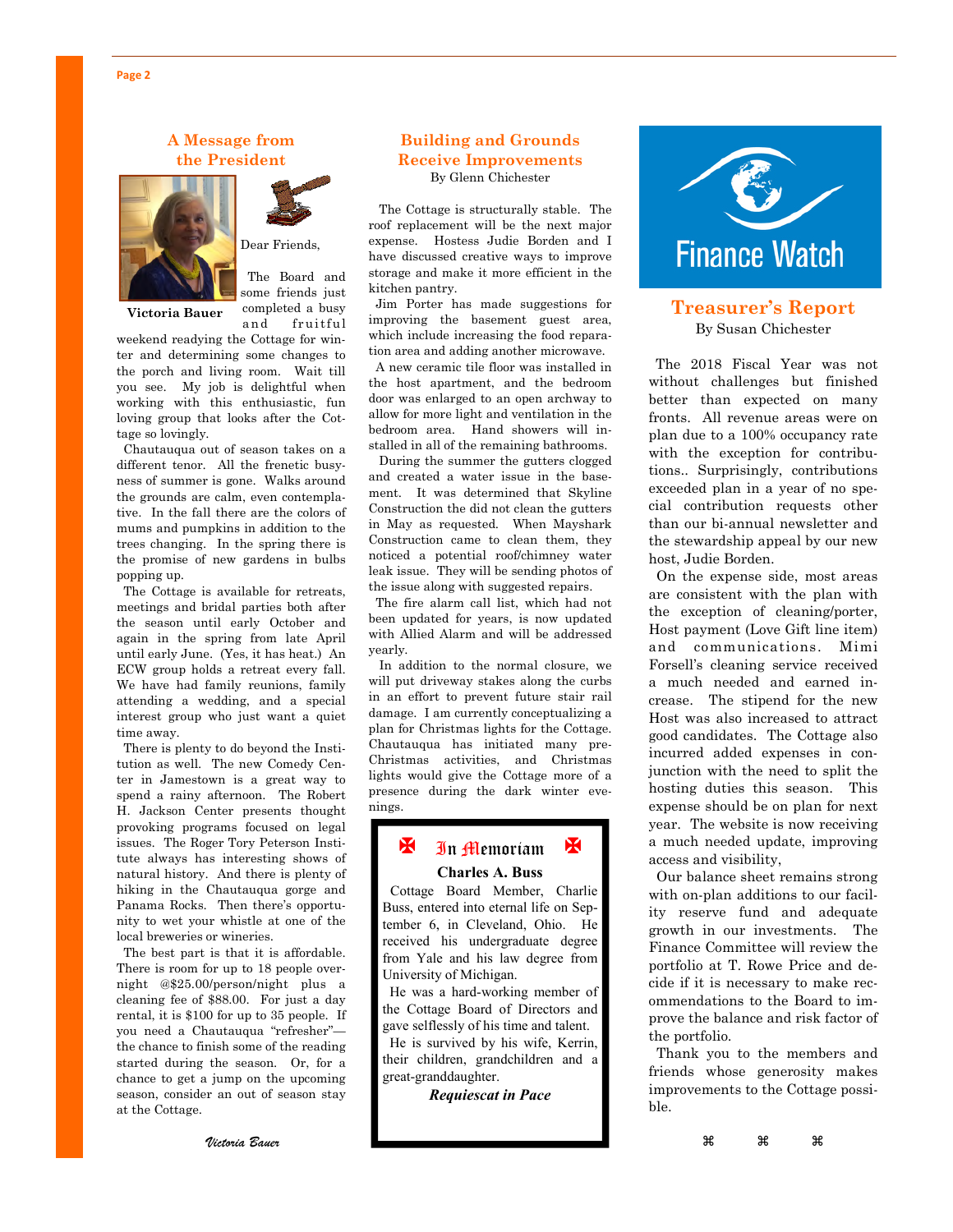### **Shop the Episcopal Cottage**

When you arrive for your stay at the Cottage next season, be sure to check out the Cottage merchandise available. You will find notepaper, bookmarks and postcards featuring the Cottage by local artists as well as Episcopal Cottage lanyards to hold your gate pass. New next season are pins with pictures of the Cottage.



#### **Attendance up at Tuesday Socials**  By Sallie Holder

 It has been a pleasure to work with Victoria Bauer, the church providers and host and hostess this year.

 Below are the numbers of visitors we had this season:

| Week 1 80        |  |
|------------------|--|
| <b>Week 2 66</b> |  |
| <b>Week 3 67</b> |  |
| Week 4 93        |  |
| Week 5 53        |  |
| <b>Week 6 53</b> |  |
| <b>Week 7 85</b> |  |
| <b>Week 8 85</b> |  |

 The number of visitors is up. Perhaps this is because we stopped asking people to sign in and make name tags. Instead we purchased a counter which enabled people to enter more quickly to visit and enjoy our wonderful food prepared by the surrounding Episcopal churches.



#### By Joyce Brasted

 Scott Brasted has spoken at length with webmaster Jason Deering regarding the Cottage website. While Jason has made small changes to update the site as needed, he feels, and Scott agrees, that the whole website needs to be rebuilt from scratch, using different technology.

 Jason inherited the current site and has never found it easy to work with, due mostly to its age and outdated technology. He has given us an estimate of \$1200.00 to build a new website and can do the work in two to three weeks.

 This would included a complete on-line booking system for the Cottage, including on-line payment.

 The full proposal is being taken under consideration.

#### **New Fee Structure for Retreats Established**

 Victoria Bauer, Sue Chichester and Joyce Brasted met before the season opened to establish the fee structure for retreats at the Cottage.

 The new fees are \$25 per person per night plus a cleaning fee of \$88, with a security deposit of 50% of the rental amount due before the retreat. A fee of \$100 will be charged for day use of the Cottage with a maximum of 100 people.



### **2019 Amphitheater Lecture Series Themes**

**Week One** 

*June 22-28*  **Moments That Changed the World** 

#### **Week Two**

*June 29-July 5*  **Uncommon Ground: Communities Working Toward Solutions** 

#### **Week Three**

*July 6-12*  **In Partnership with National Geographic** 

#### **Week Four**

*July 13-19*  **The Longevity Opportunity** 

#### **Week Five**

*July 20-26*  **The Life of the Spoken Word** 

#### **Week Six**

*July 27—August 2*  **What's Funny?** 

#### **Week Seven**

*August 3-9*  **Grace: A Celebration of Extraordinary Gifts** 

#### **Week Eight**

*August 10-16*  **Shifting Global Power** 

#### **Week Nine**

*August 17-25*  **Exploring Race and Culture with Wynton Marsalis**